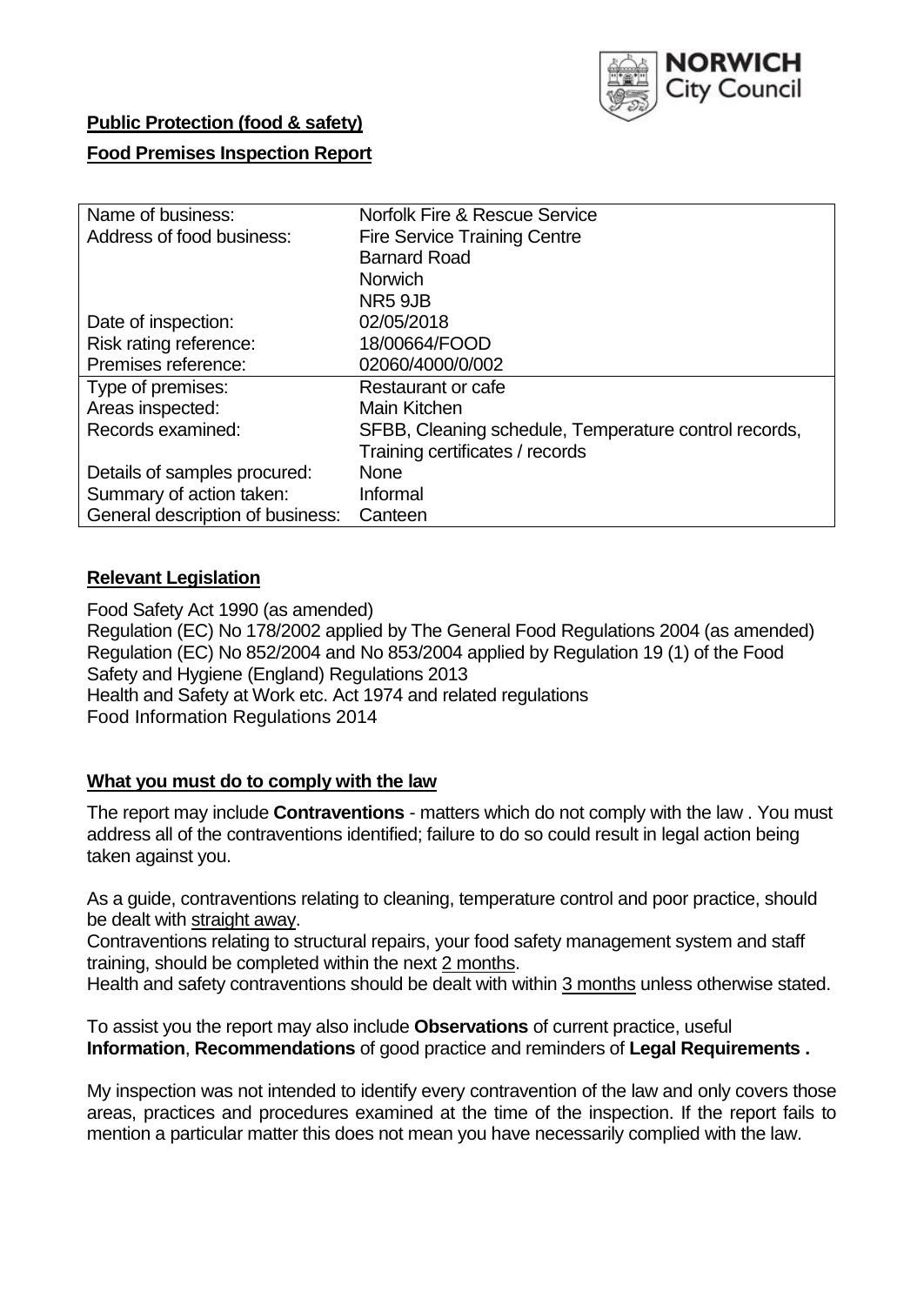# **FOOD SAFETY**

### **How we calculate your Food Hygiene Rating:**

The food safety section has been divided into the three areas which you are scored against for the hygiene rating: 1. food hygiene and safety procedures, 2. structural requirements and 3. confidence in management/control procedures. Each section begins with a summary of what was observed and the score you have been given. Details of how these scores combine to produce your overall food hygiene rating are shown in the table.

| <b>Compliance Area</b>                     |          |    |                | <b>You Score</b> |                |    |           |    |                |  |  |
|--------------------------------------------|----------|----|----------------|------------------|----------------|----|-----------|----|----------------|--|--|
| Food Hygiene and Safety                    |          |    |                | $\Omega$         | 5              | 10 | 15        | 20 | 25             |  |  |
| <b>Structure and Cleaning</b>              |          |    | $\Omega$       | 5                | 10             | 15 | 20        | 25 |                |  |  |
| Confidence in management & control systems |          |    | $\overline{0}$ | 5                | 10             | 15 | 20        | 30 |                |  |  |
|                                            |          |    |                |                  |                |    |           |    |                |  |  |
| <b>Your Total score</b>                    | $0 - 15$ | 20 | $25 - 30$      |                  | $35 - 40$      |    | $45 - 50$ |    | > 50           |  |  |
| <b>Your Worst score</b>                    | 5        | 10 | 10             |                  | 15             |    | 20        |    | $\blacksquare$ |  |  |
|                                            |          |    |                |                  |                |    |           |    |                |  |  |
| <b>Your Rating is</b>                      | 5        | 4  | 3              |                  | $\overline{2}$ |    |           |    | $\Omega$       |  |  |

Your Food Hygiene Rating is 5 - a very good standard



## **1. Food Hygiene and Safety**

Food hygiene standards are high. You demonstrated a very good standard of compliance with legal requirements. You have safe food handling practices and procedures and all the necessary control measures to prevent cross-contamination are in place. Some minor contraventions require your attention. **(Score 5)**

### Contamination risks

**Recommendation** To further improve food hygiene safety I would suggest the following

• it is good practice not to use glass in the kitchen

**Information** The use of glass in your food preparation area needs to be assessed as part of your food safety management system.

**Observation** I was pleased to see that you had dedicated work surfaces/areas for different food preparation i.e raw meat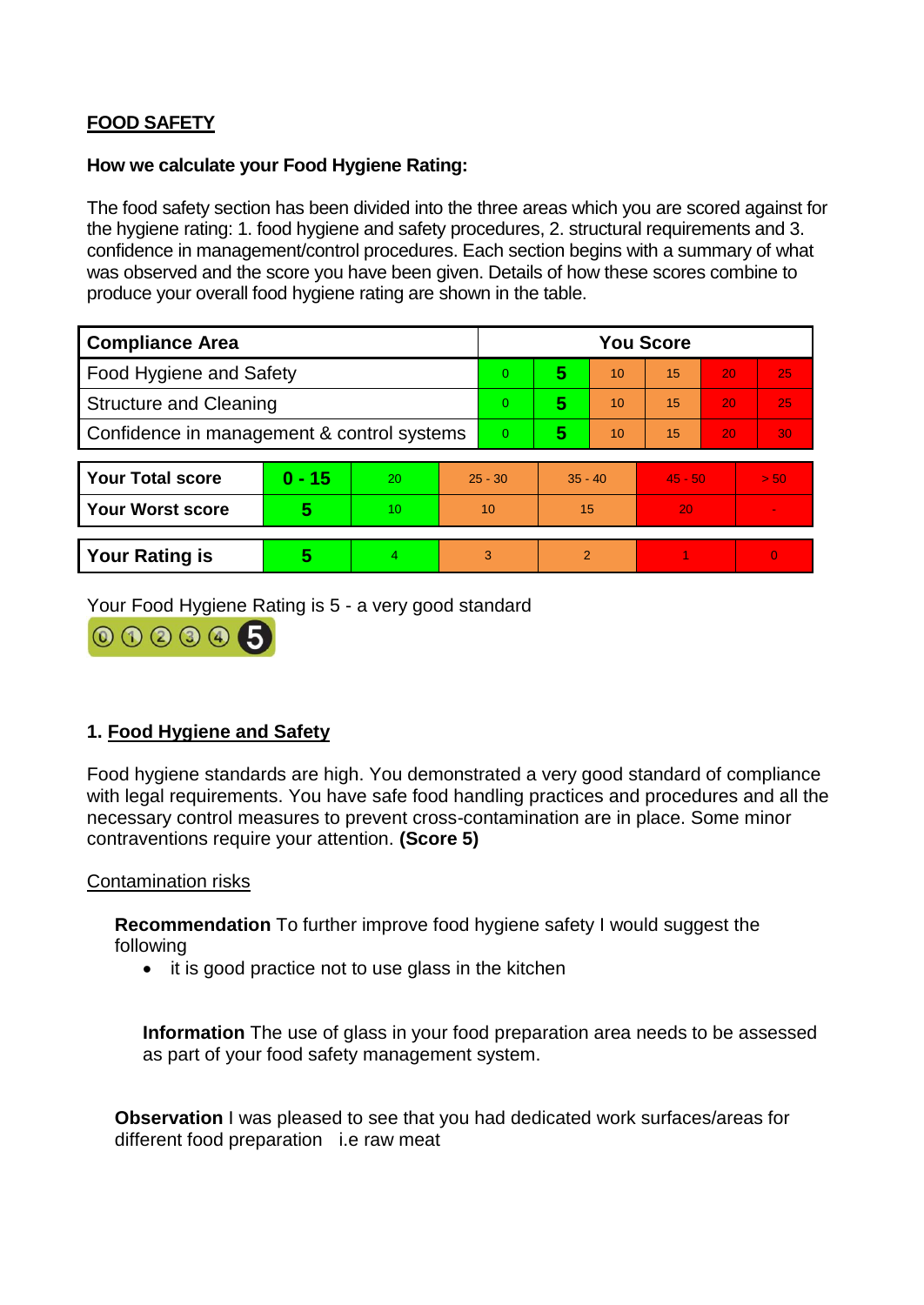### Hand-washing

**Observation** a food handler was seen not washing her hands after touching the lid to the pedal bin

Regular hand washing is important for personal cleanliness. Remind all food handlers of the need to wash their hands before starting or returning to work, and specifically:

- After using the toilet;
- After handling rubbish;
- After smoking;
- After taking a break;
- After handling raw food

#### Personal Hygiene

**Contravention** The following are examples of poor personal hygiene or where it was made difficult for food handlers to maintain sufficiently high standards of personal cleanliness:

 a food handler was seen using her hands to open the lid to the foot operated pedal bin

#### Temperature Control

**Observation** I was pleased to see you were able to limit bacterial growth and/or survival by applying appropriate temperature controls at points critical to food safety and that you were diligently monitoring temperatures.

#### Poor Practices

**Observation** The following matters represented poor practice and if allowed to continue may cause food to become contaminated or lead to its deterioration

• the cleaning schedule on the wall was obscured by other papers on the corkboard

### **2. Structure and Cleaning**

The structure facilities and standard of cleaning and maintenance are all of a good standard and only minor repairs and/or improvements are required. Pest control and waste disposal provisions are adequate. The minor contraventions require your attention. **(Score 5)**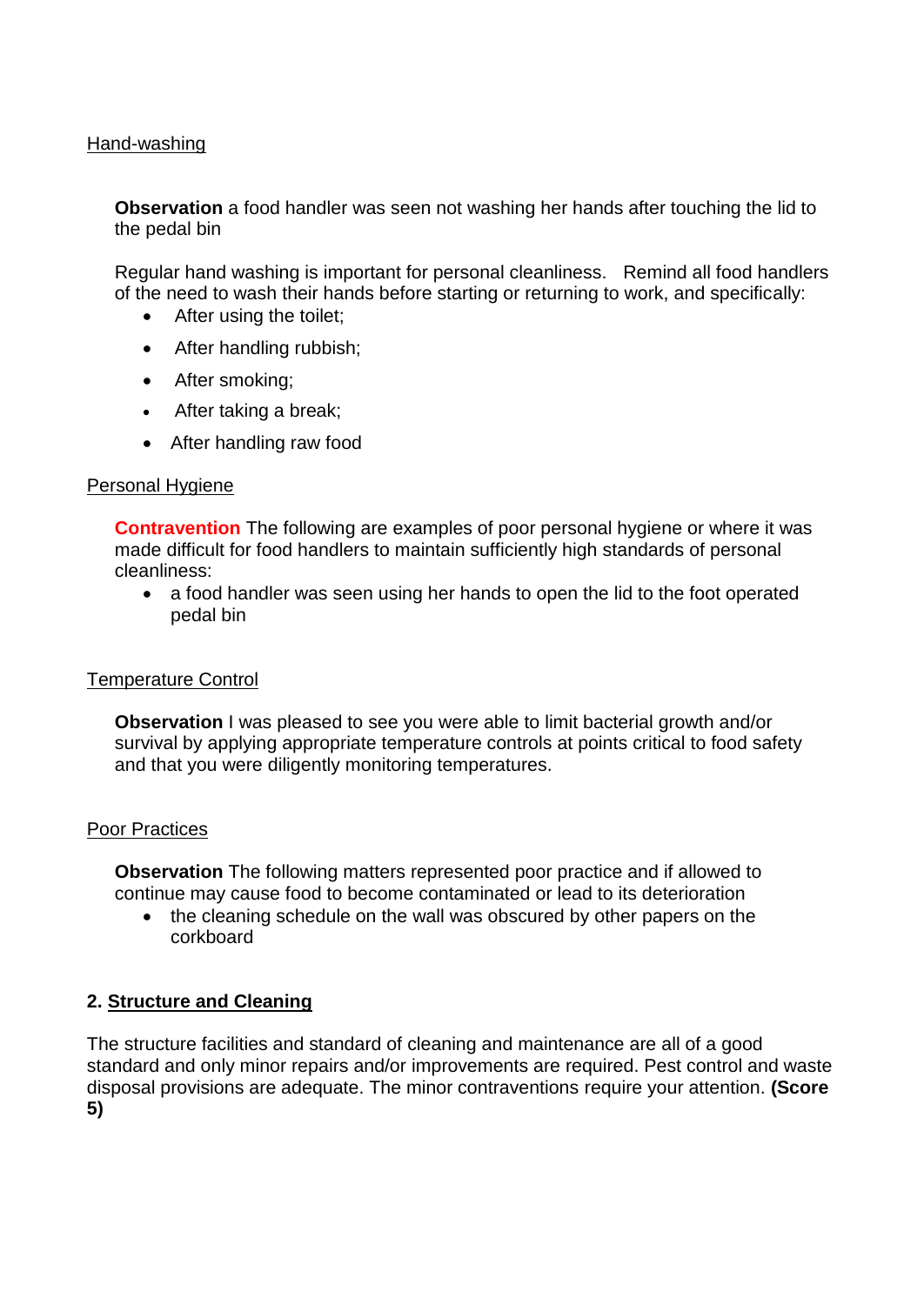## Cleaning of Structure

**Contravention** The following structural items were dirty and require more frequent and thorough cleaning:

- top of the radiator
- filters to the extraction canopy

**Recommendation** Housekeeping could be greatly improved. Remove redundant items and equipment from food rooms, tidy away miscellaneous objects into drawers and boxes and keep work surfaces and the floor clear for ease of cleaning and disinfection.

#### Cleaning Chemicals / Materials / Equipment and Methods

**Information** Ensure you use a surface sanitiser that conforms to BS EN 1276:1997 or BS EN 13697:2001. This information should be available on the label or by contacting the manufacturer.

**Guidance** Even when using a surface sanitiser you should be following the 'two-stage' cleaning method. Apply the sanitiser once to remove visible dirt and food debris and then a second time to ensure effective disinfection. Make sure you follow the correct contact time for the product.

### **3. Confidence in Management**

A food safety management system is in place and you demonstrate a very good standard of compliance with the law. Food hazards are understood properly controlled managed and reviewed. Your records are appropriate and generally maintained. Your staff are suitably supervised and trained. You have a good track record. There are some minor contraventions which require your attention. **(Score 5)**

#### Type of Food Safety Management System Required

**Observation** Your SFBB/food safety management system was in place and working well. I was confident you had effective control over hazards to food.

#### Proving Your Arrangements are Working Well

**Contravention** The Management sections in your Safer food Better Business (SFBB) pack are intended to demonstrate you are in day-to-day control of the hazards to food. The following Management sections were either missing, incomplete or not up-to-date:

- The daily diary and or four-weekly reviews
- Staff training records
- the closing checks had been ticked as done on the day of my visit
- new suppliers for chemicals were being used which had not been recorded in